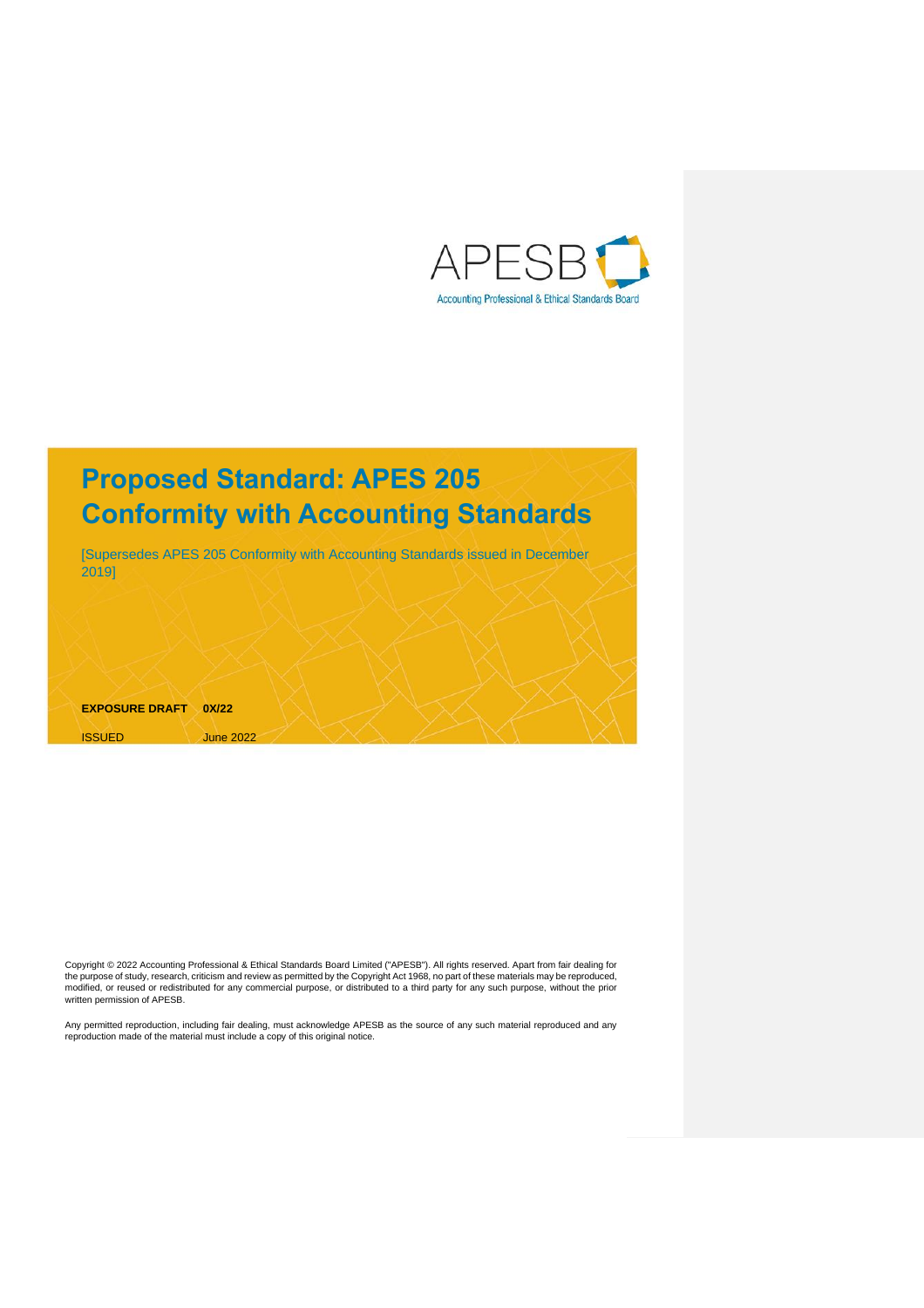### **Commenting on this Exposure Draft**

This Exposure Draft, Proposed Standard APES 205 *Conformity with Accounting Standards*, was developed and approved by the Accounting Professional & Ethical Standards Board Limited (APESB).

The proposals in this Exposure Draft may be modified in light of comments received before being issued in final form. Comments are requested by XX August 2022.

Comments should be addressed to:

Chief Executive Officer Accounting Professional & Ethical Standards Board Limited Level 11, 99 William Street Melbourne VIC 3000 Australia

E-mail: sub@apesb.org.au

APESB would prefer that respondents express a clear overall opinion on whether the proposed amendments, as a whole, are supported and that this opinion be supplemented by detailed comments, whether supportive or critical, on any matter. APESB regards both critical and supportive comments as essential to a balanced view of the proposed amendments.

APESB also invites comments regarding these proposed amendments from small and medium-sized firms.

Respondents are asked to submit their comments electronically through the APESB website, using the link [https://apesb.org.au/current-projects/.](https://apesb.org.au/current-projects/)

Please submit comments in both a PDF and Word file. All comments will be considered a matter of public record and will ultimately be posted on the website [www.apesb.org.au.](file:///C:/Users/JonReid/AppData/Local/Microsoft/Windows/INetCache/Content.Outlook/O2K7YZOQ/www.apesb.org.au)

APESB prefers that comments are submitted via its website. However, if there are practical difficulties, comments can also be sent to [sub@apesb.org.au](file:///C:/Users/JonReid/AppData/Local/Microsoft/Windows/INetCache/Content.Outlook/O2K7YZOQ/sub@apesb.org.au) or mailed to the address noted above. Whilst APESB prefers formal submissions we also encourage opinions and comments to be sent via email to [sub@apesb.org.au.](file:///C:/Users/JonReid/AppData/Local/Microsoft/Windows/INetCache/Content.Outlook/O2K7YZOQ/sub@apesb.org.au)

ii

# **Obtaining a copy of this Exposure Draft**

This Exposure Draft is available on the APESB website: [www.apesb.org.au](http://www.apesb.org.au/)

Accounting Professional & Ethical Standards Board Limited Level 11, 99 William Street Melbourne VIC 3000 Australia

E-mail: enquiries@apesb.org.au Phone: (03) 9670 8911 Fax: (03) 9670 5611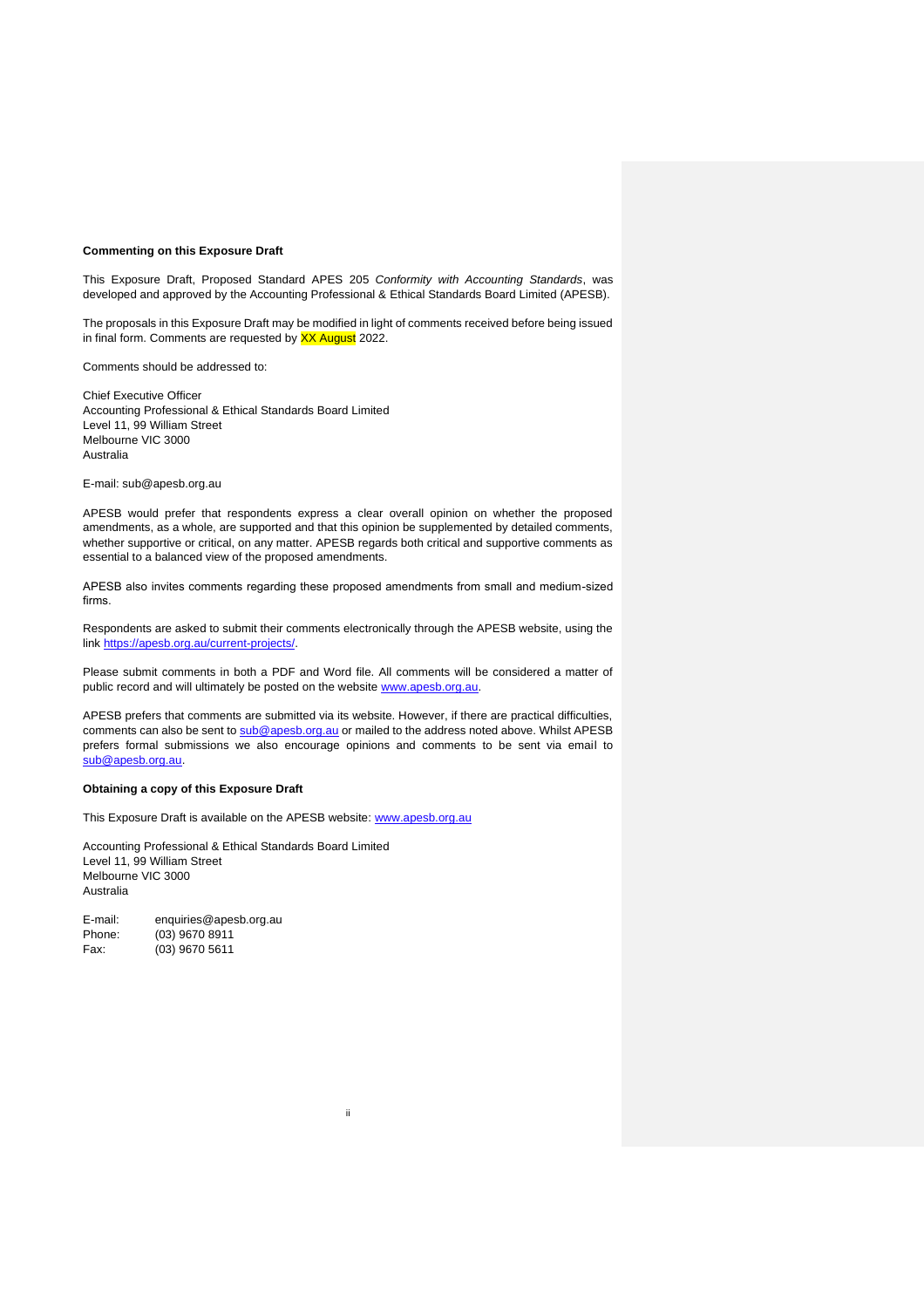#### **Reasons for issuing Exposure Draft 0X/22**

APESB proposes to revise APES 205 *Conformity with Accounting Standards* (APES 205) for the reasons set out below.

Extant APES 205 includes requirements for Members to take reasonable steps to ensure a Reporting Entity prepares General Purpose Financial Statements (GPFS) and the disclosures to include in an entity's Special Purpose Financial Statements (SPFS).

Recent changes made by the Australian Accounting Standards Board (AASB) mean:

- the removal of the Reporting Entity concept and the ability to prepare SPFS for-profit private sector entities required by legislation to comply with Australian Accounting Standards (AAS) or accounting standards, or entities with constituting or other documents that require compliance with AAS created or amended after 1 July 2021, for reporting periods beginning on or after 1 July 2021<sup>1</sup>; and
- specific disclosures in SPFS (exceeding those required in APES 205) are required for:
	- o for-profit private sector entities required only by their constituting document (or another document) to comply with AAS, which was created or last amended before 1 July 2021, for annual periods ending on or after 30 June 2022<sup>2</sup>; and
	- o not-for-profit entities (NFPs) lodging SPFS with the Australian Securities and Investments Commission (ASIC) or Australian Charities and Not-For-Profits Commission (ACNC) for annual periods ending on or after 30 June 2020.<sup>3</sup>

The AASB amendments impact the Statement of Accounting Concepts 1 *Definition of the Reporting Entity* (SAC 1) and the *Framework for the Preparation and Presentation of Financial Statements* (the Framework). SAC 1 defines and explains the Reporting Entity concept and establishes the minimum quality of financial reporting for such entities. The Framework sets out the concepts that underlie the preparation and presentation of financial statements.

The AASB amendments mean that SAC 1 and the Framework cannot be applied by the above noted for-profit private sector entities, or for-profit (private or public sector) entities that elect to prepare GPFS and makes the *Conceptual Framework for Financial Reporting* applicable instead.

At this stage, the removal of the Reporting Entity concept does not affect NFPs. However, the AASB's Not-For-Profit Private Sector Financial Reporting Framework project may prevent certain NFPs from preparing SPFS in the future. Irrespective, APESB believes the proposed changes to APES 205 will remain effective should certain NFPs be prevented from preparing SPFS in the future.

APESB is proposing amendments to APES 205 to bring the above AASB changes to Members' attention when they prepare, present, audit, review or compile SPFS. Further, to avoid unnecessary duplication, APESB proposes to scope out those entities that are now required to comply with AASB SPFS disclosures from the SPFS disclosure requirements in APES 205.

<sup>1</sup> [AASB 2020-2](https://www.aasb.gov.au/admin/file/content105/c9/AASB_2020-2_03-20.pdf) Amendments to Australian Accounting Standards – *Removal of Special Purpose Financial Statements for Certain For-Profit Private Sector Entities*. <sup>2</sup> Details of standard to be included when released by the AASB and before this Exposure Draft is released.

<sup>3</sup> [AASB 2019-4](https://aasb.gov.au/admin/file/content105/c9/AASB2019-4_11-19.pdf) Amendments to Australian Accounting Standards – *Disclosure in Special Purpose Financial Statements of Notfor-Profit Private Sector Entities on Compliance with Recognition and Measurement Requirements*.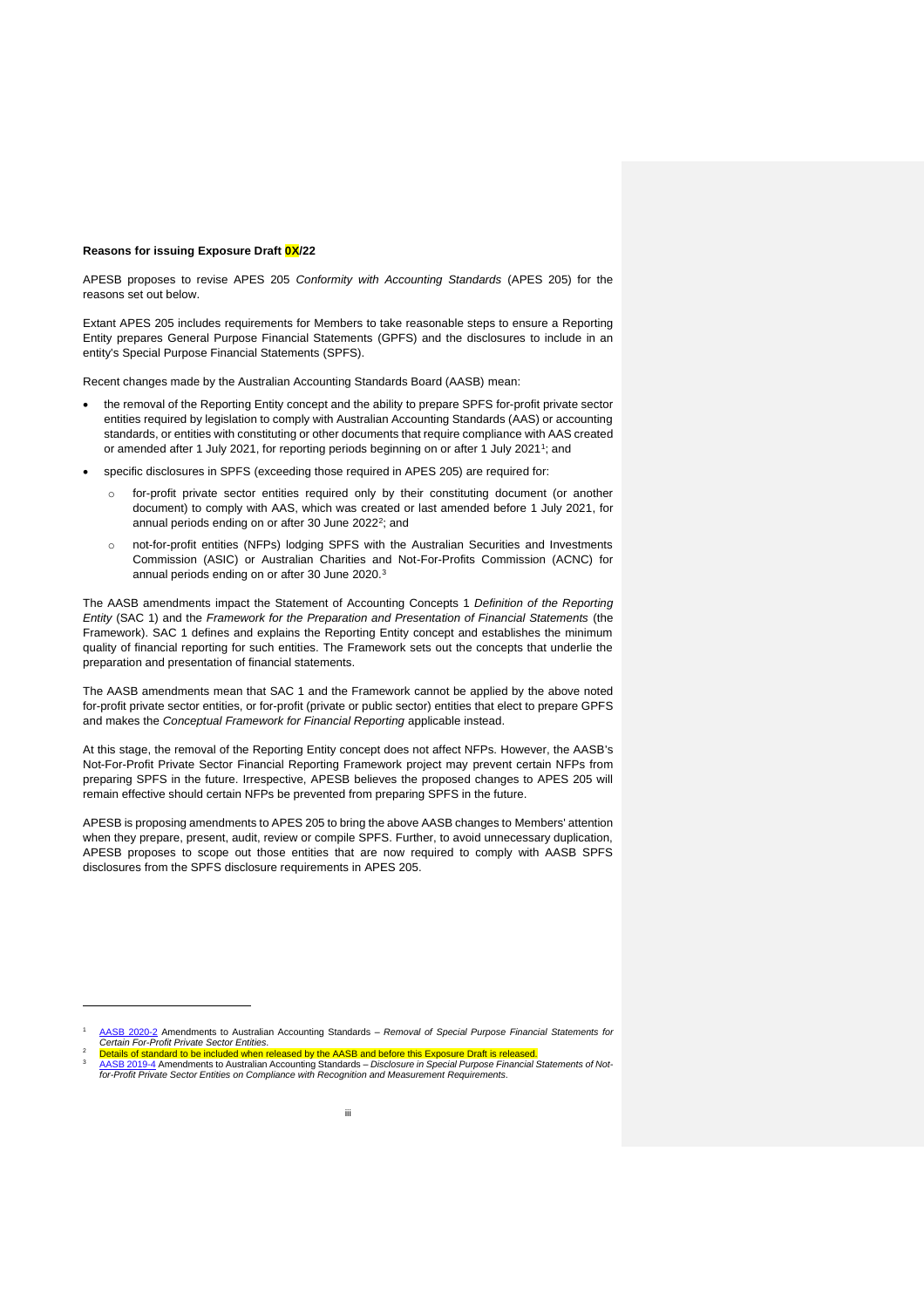### Alignment of SPFS Disclosure Requirements

APESB considered whether subparagraphs 6.1(b) and (c) of APES 205 should align with the AASB SPFS disclosure requirements. The differences between the respective requirements are set out in the following table:

| <b>APES 205 SPFS Disclosure Requirement</b> |                                                                                                          | <b>AASB SPFS Disclosure Requirements</b>                                                                                                                                     |  |
|---------------------------------------------|----------------------------------------------------------------------------------------------------------|------------------------------------------------------------------------------------------------------------------------------------------------------------------------------|--|
| b)                                          | the purpose for which the SPFS have been<br>prepared                                                     | statutory basis or other reporting framework,<br>if any, under which the financial statements<br>are prepared<br>the basis on which the decision to prepare<br>SPFS was made |  |
| C)                                          | the significant accounting policies adopted<br>in the preparation and presentation of the<br><b>SPFS</b> | information about the material accounting<br>policies applied in the SPFS, including<br>information about changes in those policies                                          |  |

Aligning the requirements would create consistency between the respective standards and might benefit Members that deal with entities subject to either APES 205 or the AASB SPFS disclosures. However, this would impact all other entities that are only required to comply with APES 205, potentially resulting in additional compliance costs without empirical evidence to suggest that APES 205's existing requirements are deficient.

On balance, APESB determined not include such amendments in APES 205, however, we are seeking stakeholders' views on this matter.

*Request for Specific Comment 1 – Do you agree with the APESB's approach to not amend subparagraphs 6.1(b) and (c) of APES 205 to align to the wording in the AASB's SPFS disclosure requirements? Please provide reasons and justification for your response.*

#### Other AASB Changes

The International Accounting Standards Board (IASB) amended certain IFRS Standards following stakeholder feedback to assist entities making more effective accounting policy disclosures. Before the amendments, entities were required to disclose significant accounting policies, but views varied about what/when it was significant as it was not defined. The IASB also noted some entities did not understand the difference, if any, between 'significant' and 'material' accounting policies. The IASB concluded not to define 'significant' due to potential unintended consequences for other uses of 'significant' in IFRS Standards. The IASB decided to require entities to disclose material accounting policy information as 'material' is defined in IFRS Standards and well understood.

As a result, the AASB has also recently issued amending standards which will require entities to disclose 'material accounting policy information' instead of 'significant accounting policies' and makes clear that information about measurement bases for financial instruments is expected to be material accounting policy information (effective for annual periods beginning on or after 1 January 2023).<sup>4</sup>

APESB considered whether subparagraph 6.1(c) set out above should be amended to 'material accounting policies' or 'material accounting policy information' to align to the AASB forthcoming changes.

This would align APES 205 to the AASB forthcoming changes creating consistency between the respective standards. However, APESB believes this would impact entities that are only required to

<sup>4</sup> [AASB 2021-2](https://aasb.gov.au/admin/file/content105/c9/AASB2021-2_03-21.pdf) Amendments to Australian Accounting Standards - Disclosure of Accounting Policies and Definition of<br>Accounting Estimates and [AASB 2021-6](https://aasb.gov.au/admin/file/content105/c9/AASB2021-6_12-21.pdf) Amendments to Australian Accounting Standards - Disclosure of Accountin *Policies: Tier 2 and Other Australian Accounting Standards*.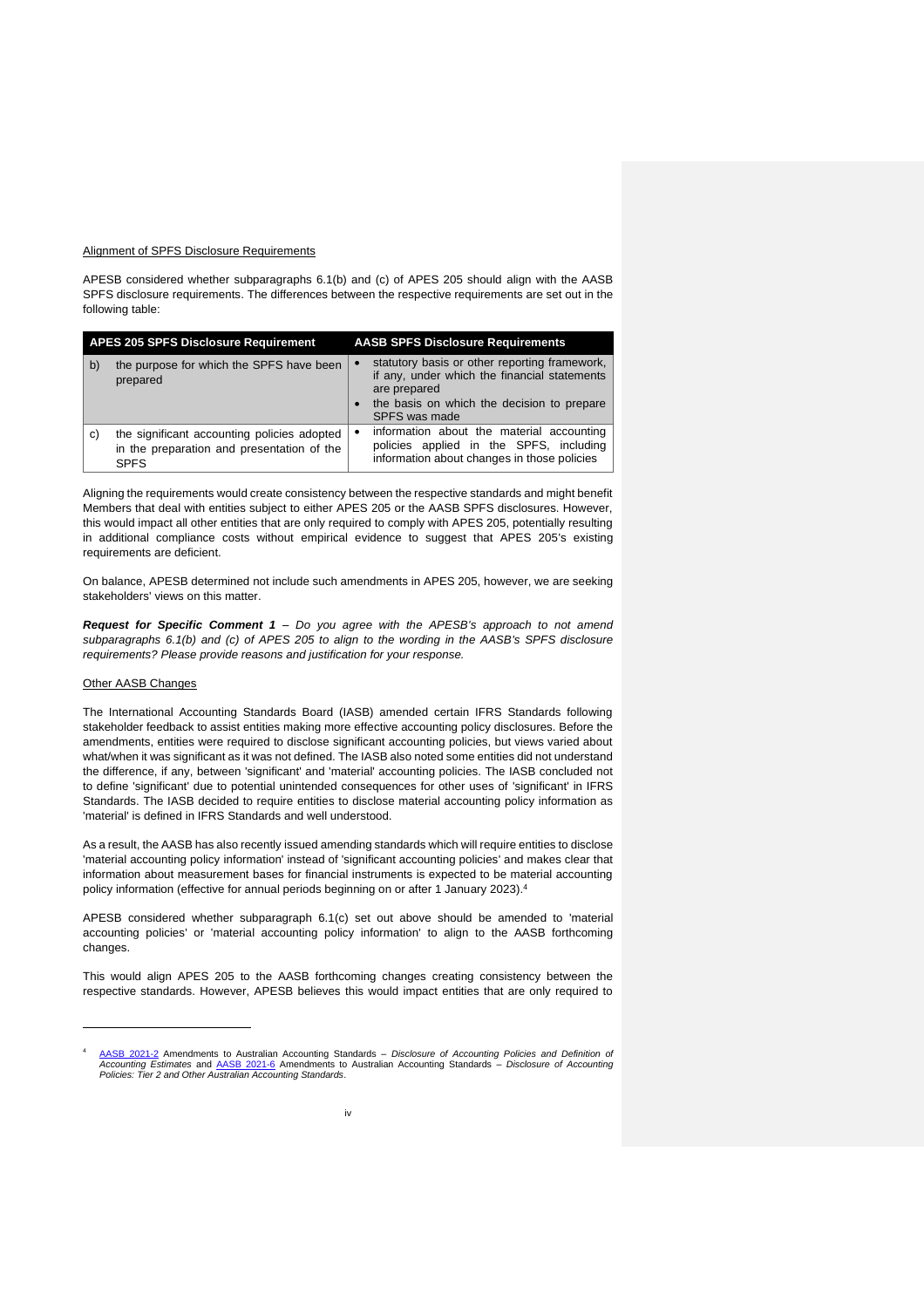comply with APES 205, potentially resulting in additional compliance costs without empirical evidence to suggest that APES 205's existing requirement is deficient.

On balance, APESB determined not to include such amendments in APES 205. However, we are seeking stakeholders' views on this matter.

*Request for Specific Comment 2 – Do you agree with the APESB's approach to not amend subparagraphs 6.1(c) of APES 205 to align to the wording in AASB 2021-2 and AASB 2021-6? Please provide reasons and justification for your response.*

### **Key requirements and guidance in Exposure Draft 0X/22**

This Exposure Draft sets out the proposed amendments to the extant APES 205. The key revisions to APES 205 proposed in ED 0X/22 include:

- the inclusion of a footnote to the definition of Statement of Accounting Concepts 1 to note that the assessment of whether an entity is a Reporting Entity does not apply to the types of entities set out in paragraph 2A of the Statement of Accounting Concepts 1;
- an amendment to paragraph 4.1 on responsibilities in respect of the Reporting Entity concept to remove the reference to the AASB's *[Framework for the Preparation and Presentation of Financial](https://www.aasb.gov.au/)  [Statements](https://www.aasb.gov.au/)* and to include the same footnote as per the above dot point; and
- addition of a new paragraph 6.2 to scope out those entities required to comply with AASB SPFS requirements from the disclosure requirements in paragraph 6.1 of APES 205.

### **Proposed Operative Date**

It is proposed that this Standard will be effective for engagements commencing on or after 1 January 2023.

v

Early adoption of the revised Standard will be permitted.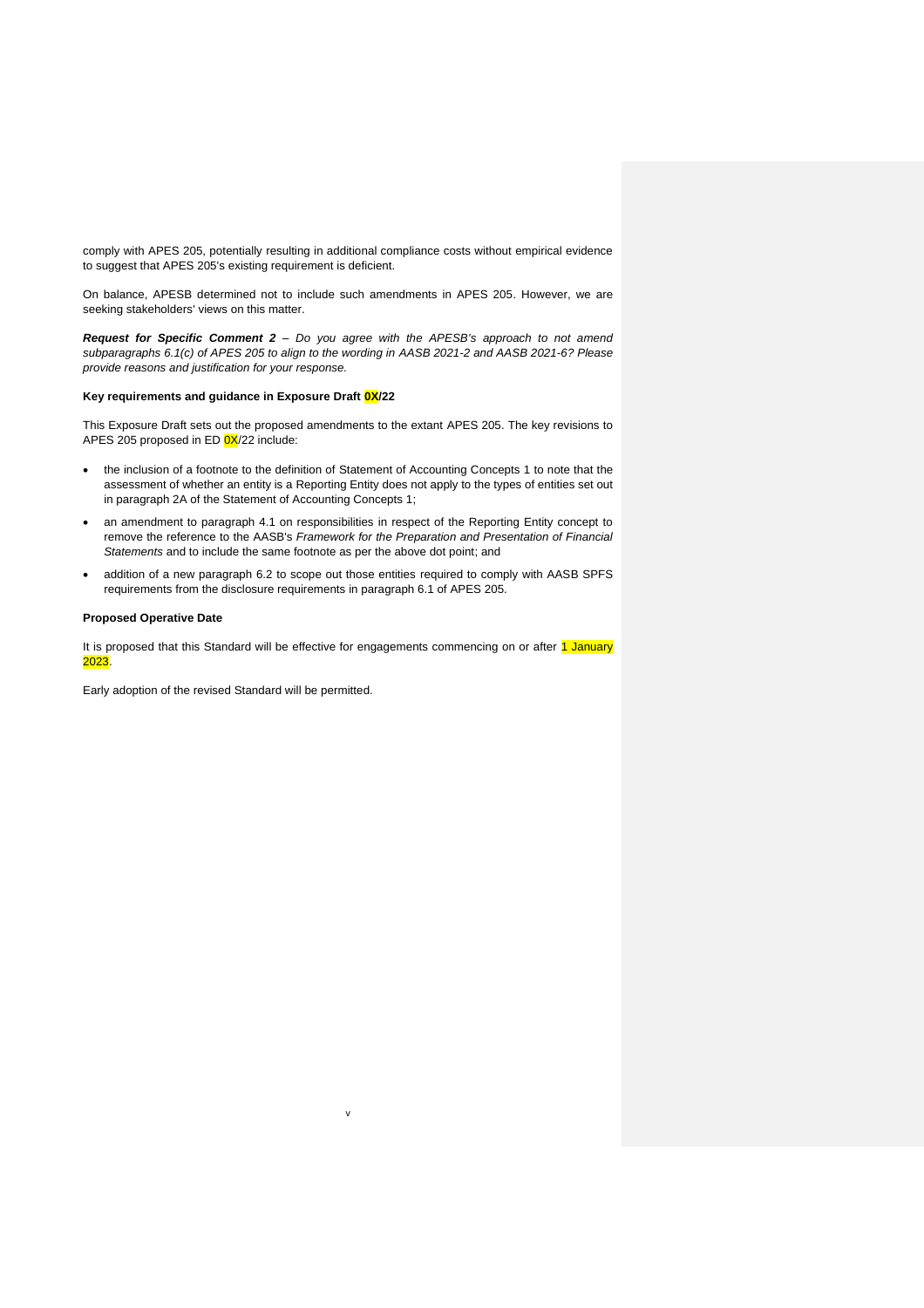

[Supersedes APES 205 Conformity with Accounting Standards issued in December 2019]

REVISED: XX 2022

Copyright © 2022 [Accounting Professional & Ethical Standards Board Limited \("APESB"\).](https://www.apesb.org.au/page.php?act=copyright) All rights reserved. Apart from fair dealing for the purpose of study, research, criticism and review as permitted by the *[Copyright Act 1968](https://www.legislation.gov.au/latest/C2019C00042)*, no part of these materials may be reproduced,<br>modified, or reused or redistributed for any commercial purpose, or distributed t written permission of APESB.

Any permitted reproduction, including fair dealing, must acknowledge APESB as the source of any such material reproduced and any<br>reproduction made of the material must include a copy of this original notice.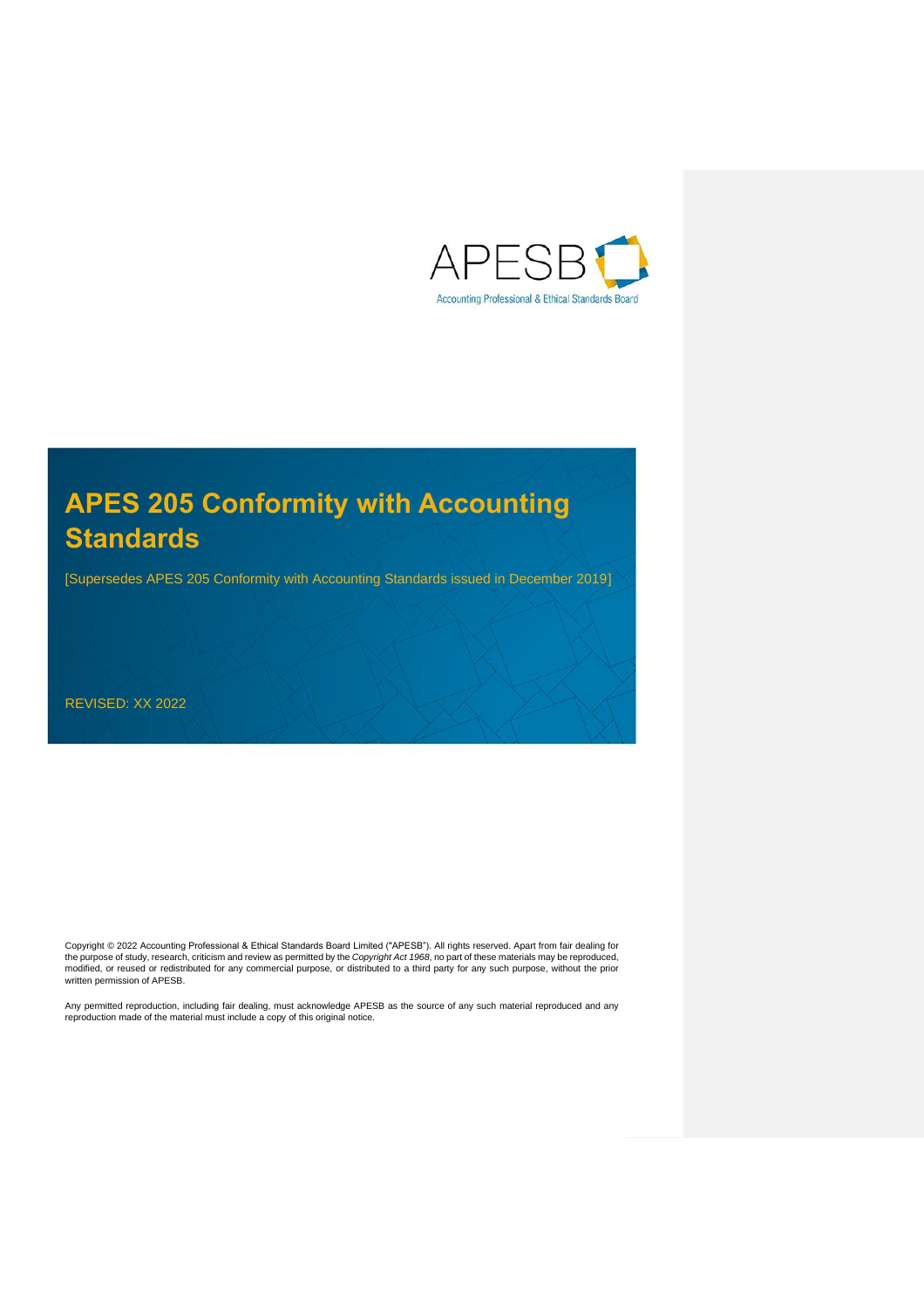# **CONTENTS**

**Section Page Number** 

| 1. |                                                                                         |
|----|-----------------------------------------------------------------------------------------|
| 2. |                                                                                         |
| 3. |                                                                                         |
|    |                                                                                         |
|    |                                                                                         |
| 4. |                                                                                         |
| 5. | Responsibilities of Members in respect of General Purpose Financial Statements<br>87    |
| 6. | Responsibilities of Members in respect of Special Purpose Financial Statements 8        |
|    |                                                                                         |
|    | Appendix 1 – Summary of revisions to the previous APES 205 (Issued in October 2015) 109 |

2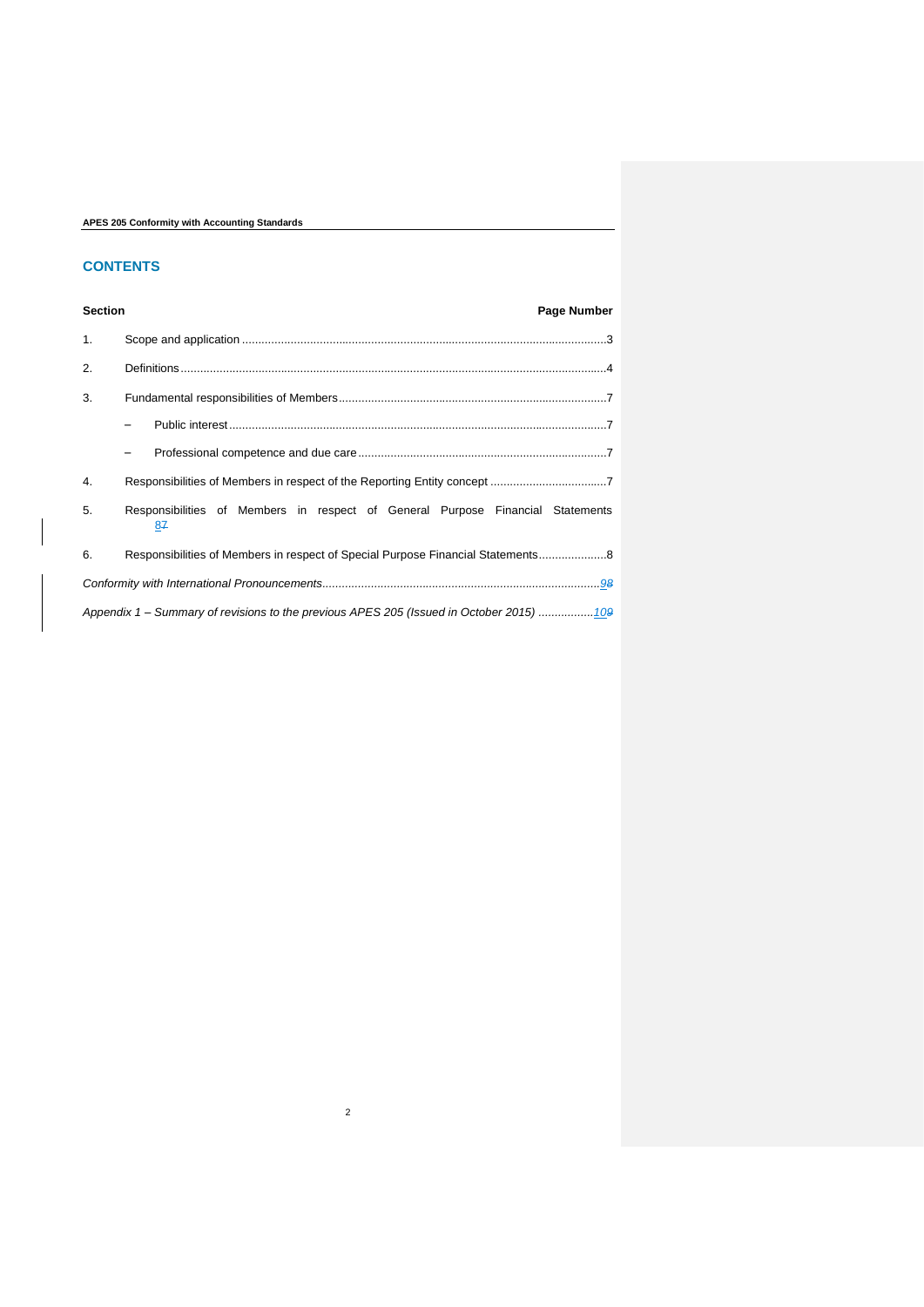# <span id="page-7-0"></span>**1. Scope and application**

- 1.1. The objectives of APES 205 *Conformity with Accounting Standards* are to specify a Member's professional and ethical obligations in respect of:
	- fundamental responsibilities when the Member prepares, presents, audits, reviews or compiles Financial Statements;
	- the requirement to take reasonable steps to ensure a Reporting Entity prepares General Purpose Financial Statements; and
	- the disclosures in an entity's Special Purpose Financial Statements.
- 1.2. [Accounting Professional & Ethical Standards Board Limited \(APESB\)](https://apesb.org.au/) has revised professional standard APES 205 *Conformity with Accounting Standards* (**the Standard**), which is effective from 1 January 2023 2020 and supersedes APES 205 issued in October 2015 December 2019. Earlier adoption of this Standard is permitted.
- 1.3. APES 205 sets the standards for Members involved with the preparation, presentation, audit, review or compilation of Financial Statements, which are either General Purpose Financial Statements or Special Purpose Financial Statements, of entities in the private and public sectors. The mandatory requirements of this Standard are in **bold-type**, preceded or followed by discussion or explanations in normal type. APES 205 should be read in conjunction with other professional duties of Members, and any legal obligations that may apply.
- **1.4. Members in Australia shall follow the mandatory requirements of APES 205 when they prepare, present, audit, review or compile Financial Statements.**
- **1.5. Members outside Australia shall comply with the financial reporting framework applicable to the relevant jurisdiction when they prepare, present, audit, review or compile Financial Statements. However, where the Financial Statements are prepared in accordance with the Australian Financial Reporting Framework, Members shall comply with the requirements of this Standard.**
- **1.6. Members shall comply with other applicable Professional Standards and be familiar with relevant guidance notes when performing Professional Activities. All Members shall comply with the fundamental principles outlined in the Code.**
- 1.7. The Standard is not intended to detract from any responsibilities which may be imposed by law or regulation.
- 1.8. All references to Professional Standards, guidance notes and legislation are references to those provisions as amended from time to time.
- 1.9. In applying the requirements outlined in APES 205, Members should be guided not merely by the words but also by the spirit of this Standard and the Code.
- 1.10. In this Standard, unless otherwise specified, words in the singular include the plural and vice versa, words of one gender include another gender, and words referring to persons include corporations or organisations, whether incorporated or not.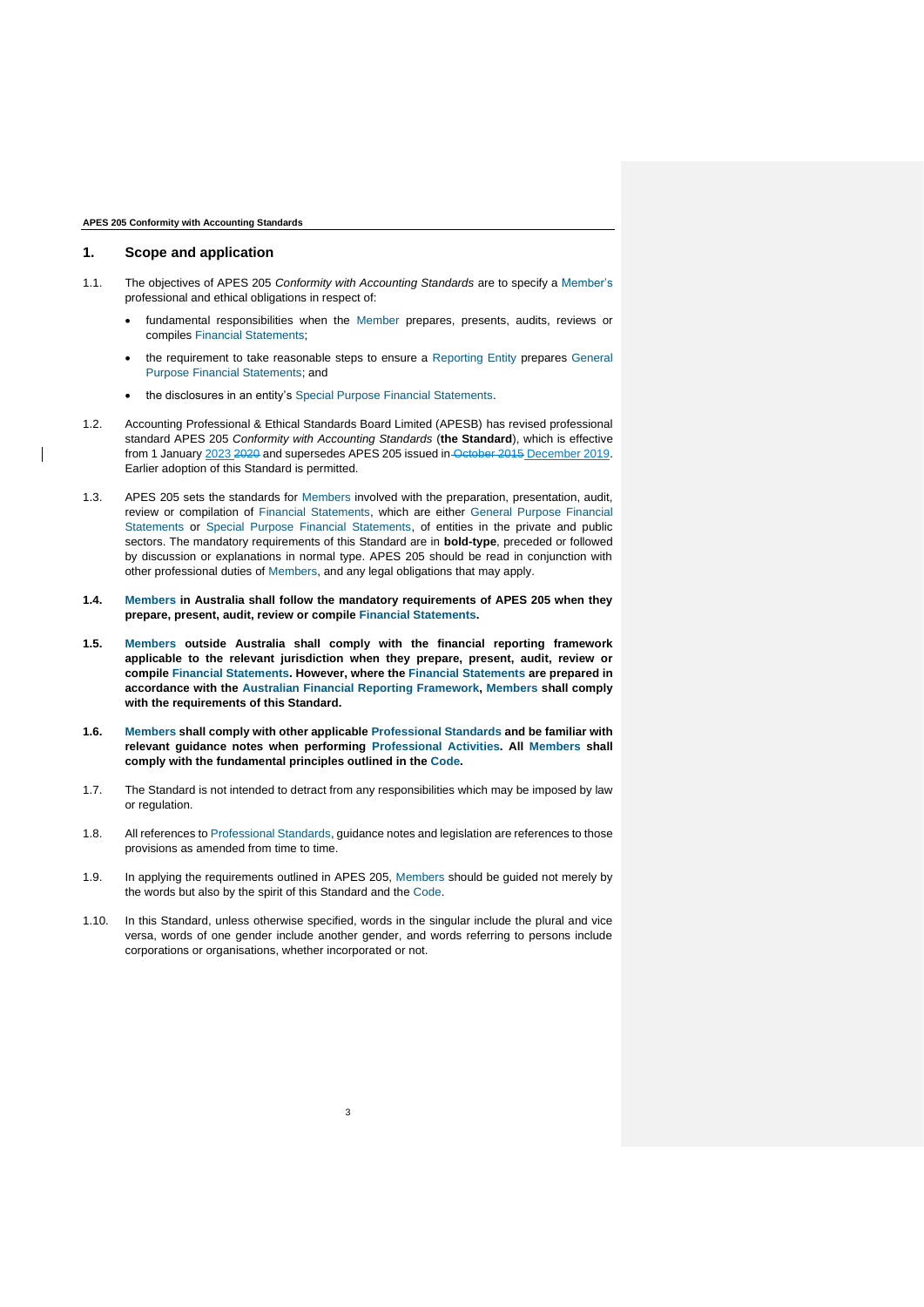# <span id="page-8-0"></span>**2. Definitions**

Defined terms are shown in the body of the Standard in title case.

For purpose of this Standard:

AASB means the Australian statutory body called the [Australian Accounting Standards Board](https://www.aasb.gov.au/) that was established under section 226 of the *Australian Securities [and Investments Commission Act 1989](https://www.legislation.gov.au/latest/C2005C00461)* and is continued in existence by section 261 of the *[Australian Securities and Investments Commission Act](https://www.legislation.gov.au/latest/C2019C00207)  [2001](https://www.legislation.gov.au/latest/C2019C00207)*.

*Applicable Financial Reporting Framework* means the financial reporting framework adopted by management and, where appropriate, Those Charged with Governance in the preparation of the financial report that is acceptable in view of the nature of the entity and the objective of the financial report, or that is required by law or regulation.

The term *fair presentation framework* means a financial reporting framework that requires compliance with the requirements of the framework and:

- (a) Acknowledges explicitly or implicitly that, to achieve fair presentation of the financial report, it may be necessary for management to provide disclosures beyond those specifically required by the framework; or
- (b) Acknowledges explicitly that it may be necessary for management to depart from a requirement of the framework to achieve fair presentation of the financial report. Such departures are expected to be necessary only in extremely rare circumstances.

In the context of financial reporting, the term Compliance Framework means a financial reporting framework that requires compliance with the requirements of the applicable framework, but does not contain the acknowledgements in (a) or (b) above.

*Assurance Engagement* means an Engagement in which a Member in Public Practice aims to obtain sufficient appropriate evidence in order to express a conclusion designed to enhance the degree of confidence of the intended users other than the responsible party about the subject matter information (that is, the outcome of the measurement or evaluation of an underlying subject matter against criteria).

This includes an Engagement in accordance with the *[Framework for Assurance Engagements](https://www.auasb.gov.au/)* issued by the AUASB or in accordance with specific relevant standards, such as [International Standards on](https://www.iaasb.org/)  [Auditing,](https://www.iaasb.org/) for Assurance Engagements.

(For guidance on Assurance Engagements, see the *[Framework for Assurance Engagements](https://www.auasb.gov.au/)* issued by the AUASB. The *[Framework for Assurance Engagements](https://www.auasb.gov.au/)* describes the elements and objectives of an Assurance Engagement and identifies Engagements to which *[Australian Auditing Standards](https://www.auasb.gov.au/) (ASAs), [Standards on Review Engagements](https://www.auasb.gov.au/) (ASREs)* and *[Standards on Assurance Engagements](https://www.auasb.gov.au/) (ASAEs)*  apply.)

*AUASB* means the Australian statutory body called the [Auditing and Assurance Standards Board](https://www.auasb.gov.au/) established under section 227A of the *[Australian Securities and Investments Commission Act 2001.](https://www.legislation.gov.au/latest/C2019C00207)*

*Audit Engagement* means a reasonable Assurance Engagement in which a Member in Public Practice expresses an opinion whether Financial Statements are prepared, in all material respects (or give a true and fair view or are presented fairly, in all material respects), in accordance with an Applicable Financial Reporting Framework, such as an Engagement conducted in accordance with Auditing and Assurance Standards. This includes a statutory audit, which is an audit required by legislation or other regulation.

*Auditing and Assurance Standards* means the AUASB standards, as described in ASA 100 *[Preamble](https://www.auasb.gov.au/)  [to AUASB Standards](https://www.auasb.gov.au/)*, ASA 101 *[Preamble to Australian Auditing Standards](https://www.auasb.gov.au/)* and the [Foreword to](https://www.auasb.gov.au/) *AUASB [Pronouncements](https://www.auasb.gov.au/)*, issued by the AUASB, and operative from the date specified in each standard.

**Commented [JR1]:** To incorporate changes to the Part 4B amending standard to the Code.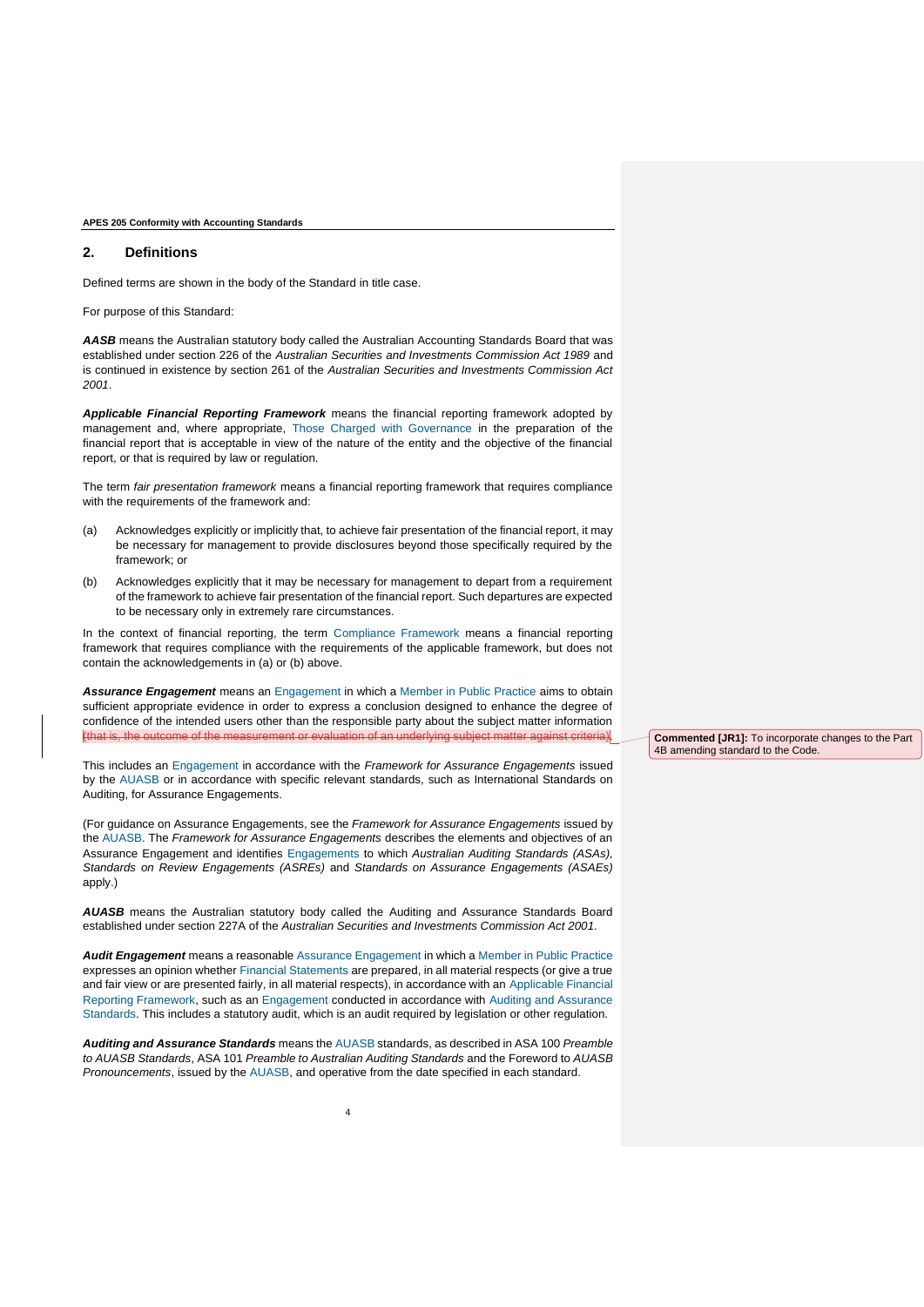*Australian Accounting Standards* means the Accounting Standards (including Australian Accounting Interpretations) promulgated by the AASB.

*Australian Financial Reporting Framework* means the framework that uses Australian Accounting Standards as the Applicable Financial Reporting Framework and is adopted by Those Charged with Governance when preparing Financial Statements.

*Client* means an individual, firm, entity or organisation to whom or to which Professional Activities are provided by a Member in Public Practice in respect of Engagements of either a recurring or demand nature.

*Code* means APES *[110 Code of Ethics for Professional Accountants \(including Independence](https://apesb.org.au/standards-guidance/apes-110-code-of-ethics/)  [Standards\)](https://apesb.org.au/standards-guidance/apes-110-code-of-ethics/)*.

#### *Compliance Framework* means:

- (a) a financial reporting framework that requires compliance with the requirements of the applicable framework, but does not contain the acknowledgements in respect of a fair presentation framework (refer Applicable Financial Reporting Framework); or
- (b) a framework (not related to financial reporting) adopted by the entity, which is designed to ensure that the entity achieves compliance, and includes governance structures, programs, processes, systems, controls and procedures.

*Engagement* means an agreement, whether written or otherwise, between a Member in Public Practice and a Client relating to the provision of Professional Services by a Member in Public Practice. However, consultations with a prospective Client prior to such agreement are not part of an Engagement.

*Financial Statements* means a structured representation of historical financial information, including related notes, intended to communicate an entity's economic resources or obligations at a point in time or the changes therein for a period of time in accordance with a financial reporting framework. The related notes ordinarily comprise a summary of significant accounting policies and other explanatory information. The term can relate to a complete set of Financial Statements, but it can also refer to a single Financial Statement, for example, a balance sheet, or a statement of revenues and expenses, and related explanatory notes. The requirements of the financial reporting framework determine the form and content of the Financial Statements and what constitutes a complete set of Financial Statements. For the purposes of this Standard, financial report is considered to be an equivalent term to Financial Statements.

## *Firm* means:

- (a) A sole practitioner, partnership, corporation or other entity of professional accountants;
- (b) An entity that controls such parties, through ownership, management or other means;
- (c) An entity controlled by such parties, through ownership, management or other means; or
- (d) An Auditor-General's office or department.

*General Purpose Financial Statements* means a financial report prepared in accordance with a General Purpose Framework.

*General Purpose Framework* means a financial reporting framework designed to meet the common financial information needs of a wide range of users. The financial reporting framework may be a fair presentation framework or a Compliance Framework.

*Member* means a member of a Professional Body that has adopted this Standard as applicable to their membership, as defined by that Professional Body.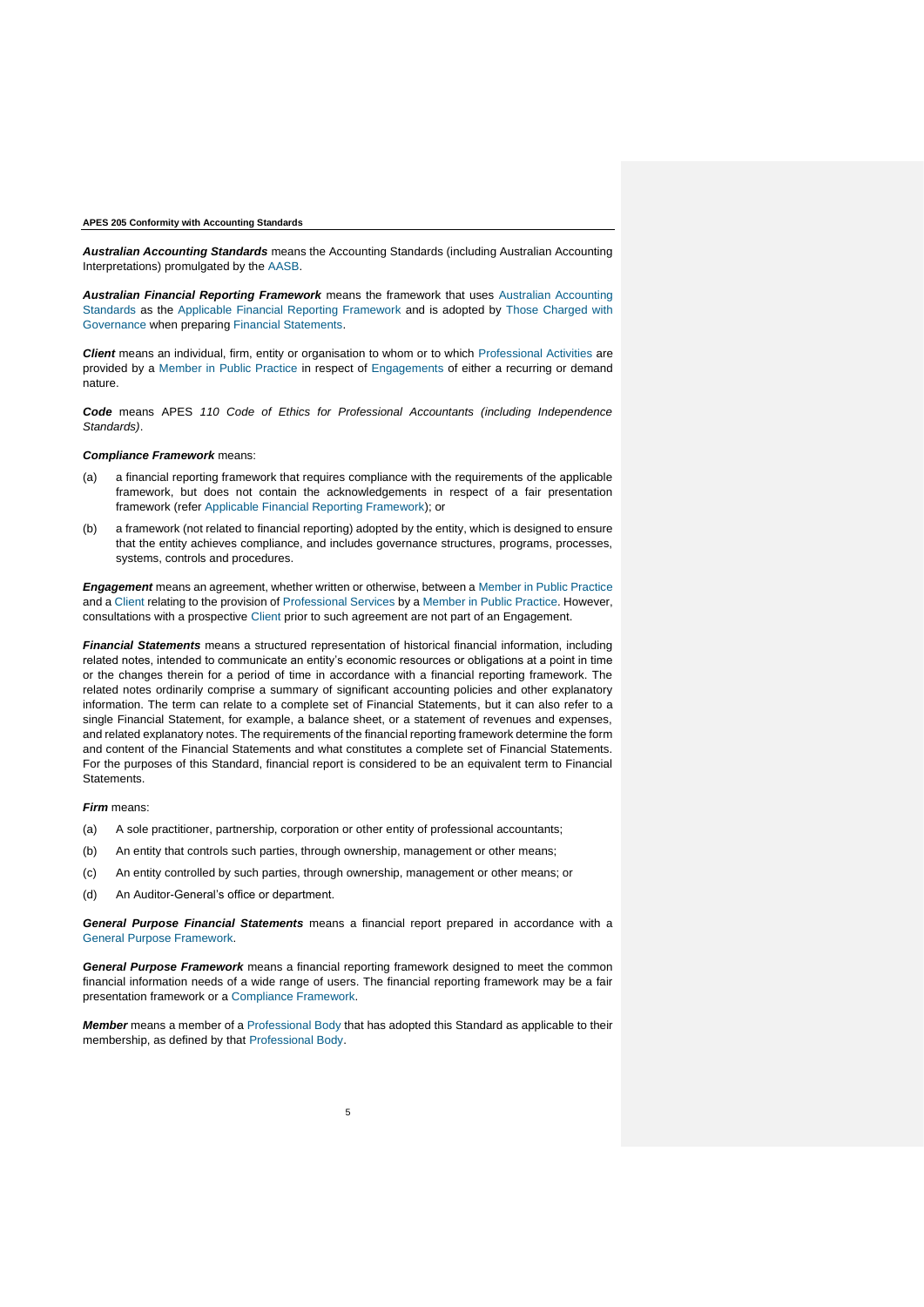*Member in Business* means a Member working in areas such as commerce, industry, service, the public sector, education, the not-for-profit sector, or in regulatory or professional bodies, who might be an employee, contractor, partner, director (executive or non-executive), owner-manager or volunteer.

*Member in Public Practice* means a Member, irrespective of functional classification (for example, audit, tax or consulting) in a Firm that provides Professional Services. This term is also used to refer to a Firm of Members in Public Practice and means a practice entity and a participant in that practice entity as defined by the applicable Professional Body.

*Professional Activity* means an activity requiring accountancy or related skills undertaken by a Member, including accounting, auditing, tax, management consulting, and financial management.

*Professional Bodies* means [Chartered Accountants Australia and New Zealand,](https://www.charteredaccountantsanz.com/) [CPA Australia](https://www.cpaaustralia.com.au/) and the [Institute of Public Accountants.](https://www.publicaccountants.org.au/)

**Professional Services** means Professional Activities performed for Clients.

*Professional Standards* means all standards issued by [Accounting Professional & Ethical Standards](https://apesb.org.au/)  [Board Limited](https://apesb.org.au/) and all professional and ethical requirements of the applicable Professional Body.

*Reporting Entity* means an entity in respect of which it is reasonable to expect the existence of users who rely on the entity's General Purpose Financial Statements for information that will be useful to them for making and evaluating decisions about the allocation of resources. A Reporting Entity can be a single entity or a group comprising a parent and all of its subsidiaries.

*Review Engagement* means an Assurance Engagement, conducted in accordance with Auditing and Assurance Standards on Review Engagements or equivalent, in which a Member in Public Practice expresses a conclusion on whether, on the basis of the procedures which do not provide all the evidence that would be required in an audit, anything has come to the Member's attention that causes the Member to believe that the historical financial information is not prepared, in all material respects, in accordance with an Applicable Financial Reporting Framework.

*Special Purpose Financial Statements* means a complete set of Financial Statements, including the related notes, and an assertion statement by those responsible for the financial report, prepared in accordance with a Special Purpose Framework. The related notes ordinarily comprise a summary of significant accounting policies and other explanatory information. The requirements of the Applicable Financial Reporting Framework determine the format and content of a financial report prepared in accordance with a Special Purpose Framework.

*Special Purpose Framework* means a financial reporting framework designed to meet the financial information needs of specific users. The financial reporting framework may be a fair presentation framework or a Compliance Framework.

*Statement of Accounting Concepts 1* means SAC *[1 Definition of the Reporting Entity](https://www.aasb.gov.au/)* issued by the AASB. 5

*Those Charged with Governance* means the person(s) or organisation(s) (for example, a corporate trustee) with responsibility for overseeing the strategic direction of the entity and obligations related to the accountability of the entity. This includes overseeing the financial reporting process. For some entities in some jurisdictions, Those Charged with Governance might include management personnel,

<sup>5</sup> Statement of Accounting Concepts 1 and the assessment of whether an entity is a Reporting Entity does not apply to the types of entities set out in paragraph 2A of the Statement of Accounting Concepts 1.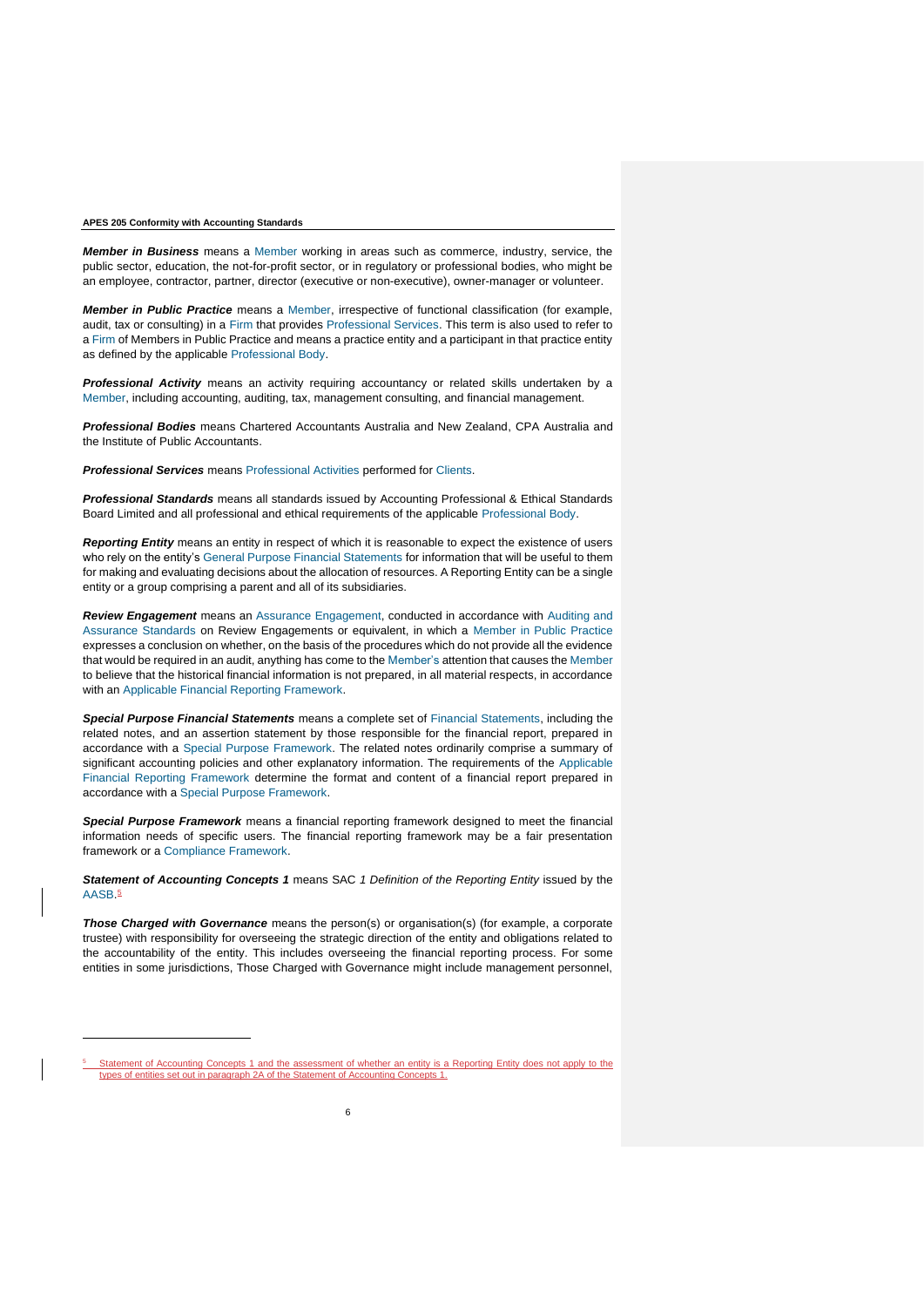for example, executive members of a governance board of a private or public sector entity, or an ownermanager.

# <span id="page-11-0"></span>**3. Fundamental responsibilities of Members**

**3.1. A Member shall comply with Part 1** *[Complying with the Code](https://apesb.org.au/standards-guidance/apes-110-code-of-ethics/)***,** *Fundamental Principles [and Conceptual Framework](https://apesb.org.au/standards-guidance/apes-110-code-of-ethics/)* **of the Code and with relevant laws and regulations when they prepare, present, audit, review or compile Financial Statements.**

## <span id="page-11-1"></span>**Public interest**

**3.2. In accordance with Section 100** *[Complying with the Code](https://apesb.org.au/standards-guidance/apes-110-code-of-ethics/)* **of the Code, Members shall observe and comply with the Member's public interest obligations when they prepare, present, audit, review or compile Financial Statements.**

### <span id="page-11-2"></span>**Professional competence and due care**

- **3.3. In accordance with Subsection 113** *[Professional Competence and Due Care](https://apesb.org.au/standards-guidance/apes-110-code-of-ethics/)* **of the Code, a Member in Public Practice who is performing a Professional Service based on an Applicable Financial Reporting Framework shall ensure that the Member or the Firm has the requisite professional knowledge and skill or shall engage a suitably qualified external person. If a Member in Public Practice is unable to engage a suitably qualified person when required, the Member shall decline the Engagement.**
- **3.4. If a Member in Business who is performing a Professional Activity based on an Applicable Financial Reporting Framework determines they do not have the requisite professional knowledge and skill as required by [Subsection 113](https://apesb.org.au/standards-guidance/apes-110-code-of-ethics/)** *Professional [Competence and Due Care](https://apesb.org.au/standards-guidance/apes-110-code-of-ethics/)* **of the Code, the Member shall determine whether to decline to perform the duties in question in accordance with Section 230** *[Acting with Sufficient](https://apesb.org.au/standards-guidance/apes-110-code-of-ethics/)  [Expertise](https://apesb.org.au/standards-guidance/apes-110-code-of-ethics/)* **of the Code.**

# <span id="page-11-3"></span>**4. Responsibilities of Members in respect of the Reporting Entity concept**

- 4.1. Members should take all reasonable steps to apply the principles and guidance provided in the Statement of Accounting Concepts 1 and the *of Financial Statements* issued by the AASB when assessing whether an entity is a Reporting Entity. 6
- 4.2. Statement of Accounting Concepts 1 provides guidance on circumstances in which an entity or economic entity should be identified as a Reporting Entity.
- **4.3. Members who are involved in, or are responsible for, the preparation and/or presentation of Financial Statements of a Reporting Entity shall take all reasonable steps to ensure that the Reporting Entity prepares General Purpose Financial Statements.**

 $6$  Statement of Accounting Concepts 1 and the assessment of whether an entity is a Reporting Entity does not apply to the types of entities set out in paragraph 2A of the Statement of Accounting Concepts 1.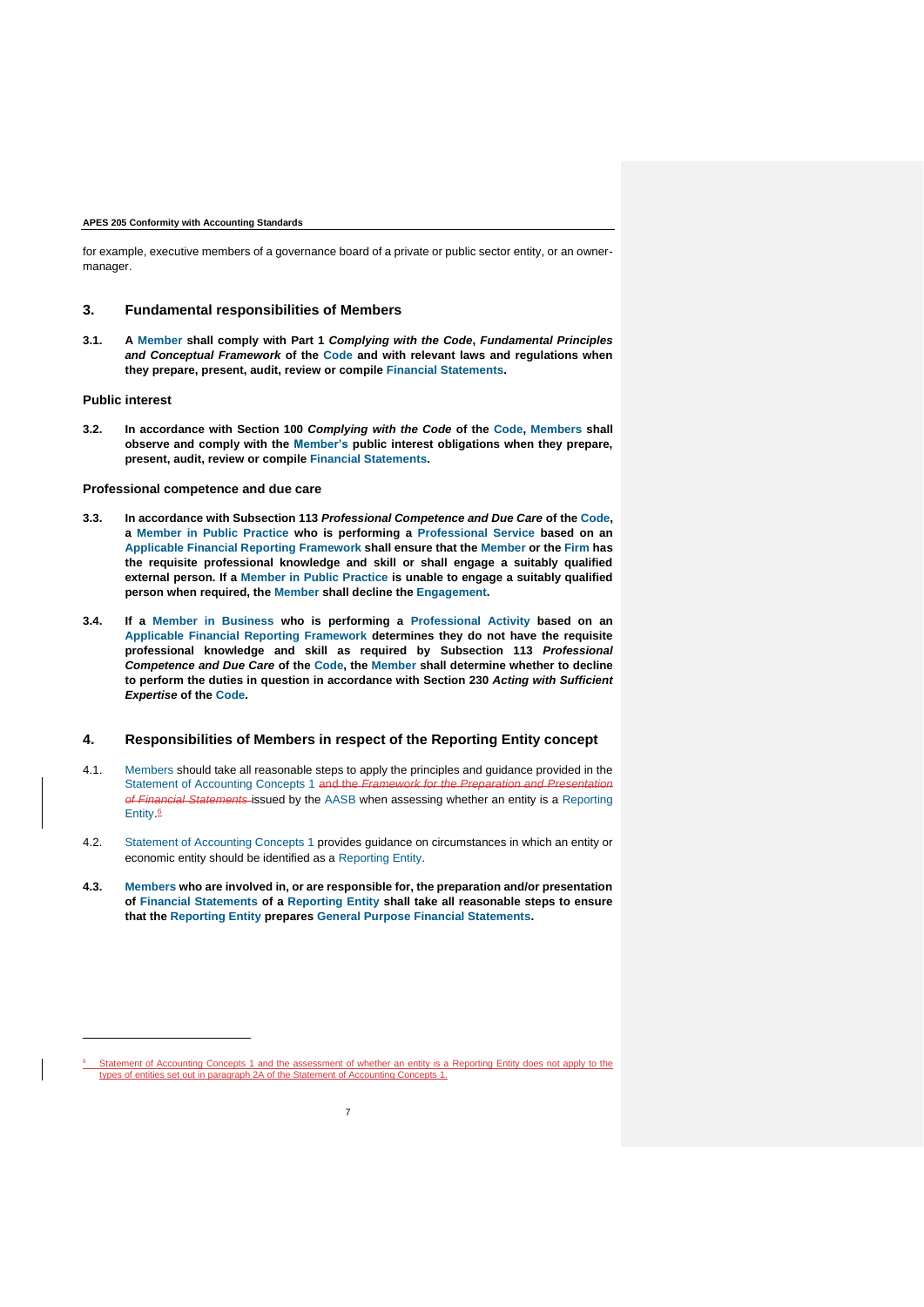- <span id="page-12-0"></span>**5. Responsibilities of Members in respect of General Purpose Financial Statements**
- **5.1. Members shall take all reasonable steps to apply Australian Accounting Standards when they prepare and/or present General Purpose Financial Statements that purport to comply with the Australian Financial Reporting Framework.**
- **5.2. Where Members are unable to apply Australian Accounting Standards pursuant to paragraph 5.1, they shall take all reasonable steps to ensure that any departure from Australian Accounting Standards, the reasons for such departure, and its financial effects are properly disclosed and explained in the General Purpose Financial Statements.**
- 5.3. If legislation, ministerial directive or other government authority requires a departure from Australian Accounting Standards, a Member should disclose that fact in the General Purpose Financial Statements as a reason for the departure.
- 5.4. Where a Member is unable to ensure proper disclosure of a departure from Australian Accounting Standards pursuant to paragraph 5.2, the Member should discuss the matter with the appropriate level of management of the relevant entity and document the results of these discussions.
- **5.5. Members in Public Practice shall take all reasonable steps to ensure that Clients have complied with Australian Accounting Standards when they perform an Audit or Review Engagement or a compilation Engagement of General Purpose Financial Statements which purport to comply with the Australian Financial Reporting Framework.**
- **5.6. Where a Member in Public Practice is unable to ensure that a Client complies with Australian Accounting Standards pursuant to paragraph 5.5, the Member shall consider Auditing and Assurance Standards applicable to Audit or Review Engagements or Professional Standards applicable to compilation Engagements.**

# <span id="page-12-1"></span>**6. Responsibilities of Members in respect of Special Purpose Financial Statements**

- **6.1. Members who are involved in, or are responsible for, the preparation, presentation, audit, review or compilation of an entity's Special Purpose Financial Statements (except where the Special Purpose Financial Statements will be used solely for internal purposes) shall take all reasonable steps to ensure that the Special Purpose Financial Statements, and any associated audit report, review report or compilation report clearly identifies:**
	- **(a) that the Financial Statements are Special Purpose Financial Statements;**
	- **(b) the purpose for which the Special Purpose Financial Statements have been prepared; and**
	- **(c) the significant accounting policies adopted in the preparation and presentation of the Special Purpose Financial Statements.**
- 6.2. Paragraph 6.1 does not apply to Special Purpose Financial Statements that include disclosures required by Australian Accounting Standards for:

8

a for-profit private sector entity that is required only by its constituting document or another document (created before 1 July 2021 and not amended on or after that date) to prepare financial statements that comply with Australian Accounting Standards: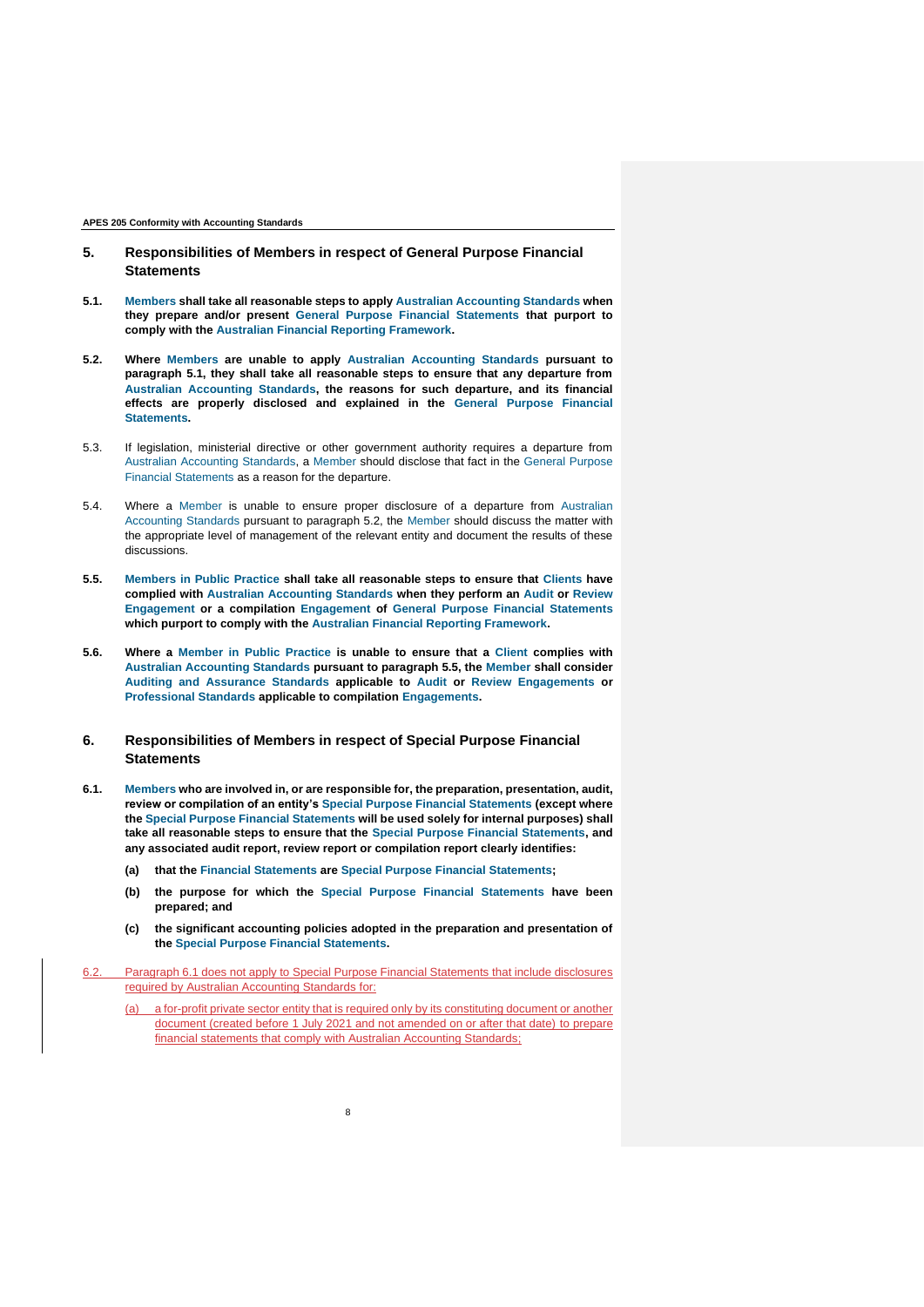- (b) a not-for-profit entity that is required to prepare financial reports in accordance with Part 2M.3 of the *Corporations Act 2001*; or
- (c) an entity that is required to prepare financial reports in accordance with the the *Australian Charities and Not-For-Profits Commission Act 2012* and *Australian Charities and Not-For-Profits Commission Regulations 2013*.
- **6.2.6.3. Where a Member in Public Practice is unable to ensure that a Client complies with an Applicable Financial Reporting Framework pursuant to paragraph 6.1, the Member shall consider Auditing and Assurance Standards applicable to Audit or Review Engagements or Professional Standards applicable to compilation Engagements.**
- 6.3.6.4. For all other Members, where the Member is unable to ensure that an entity complies with an Applicable Financial Reporting Framework pursuant to paragraph 6.1, the Member should discuss the matter with the appropriate level of management of the relevant entity and document the results of these discussions.

# <span id="page-13-0"></span>*Conformity with International Pronouncements*

[The International Ethics Standards Board for Accountants \(IESBA\)](https://www.ethicsboard.org/) has not issued a pronouncement equivalent to APES 205.

9